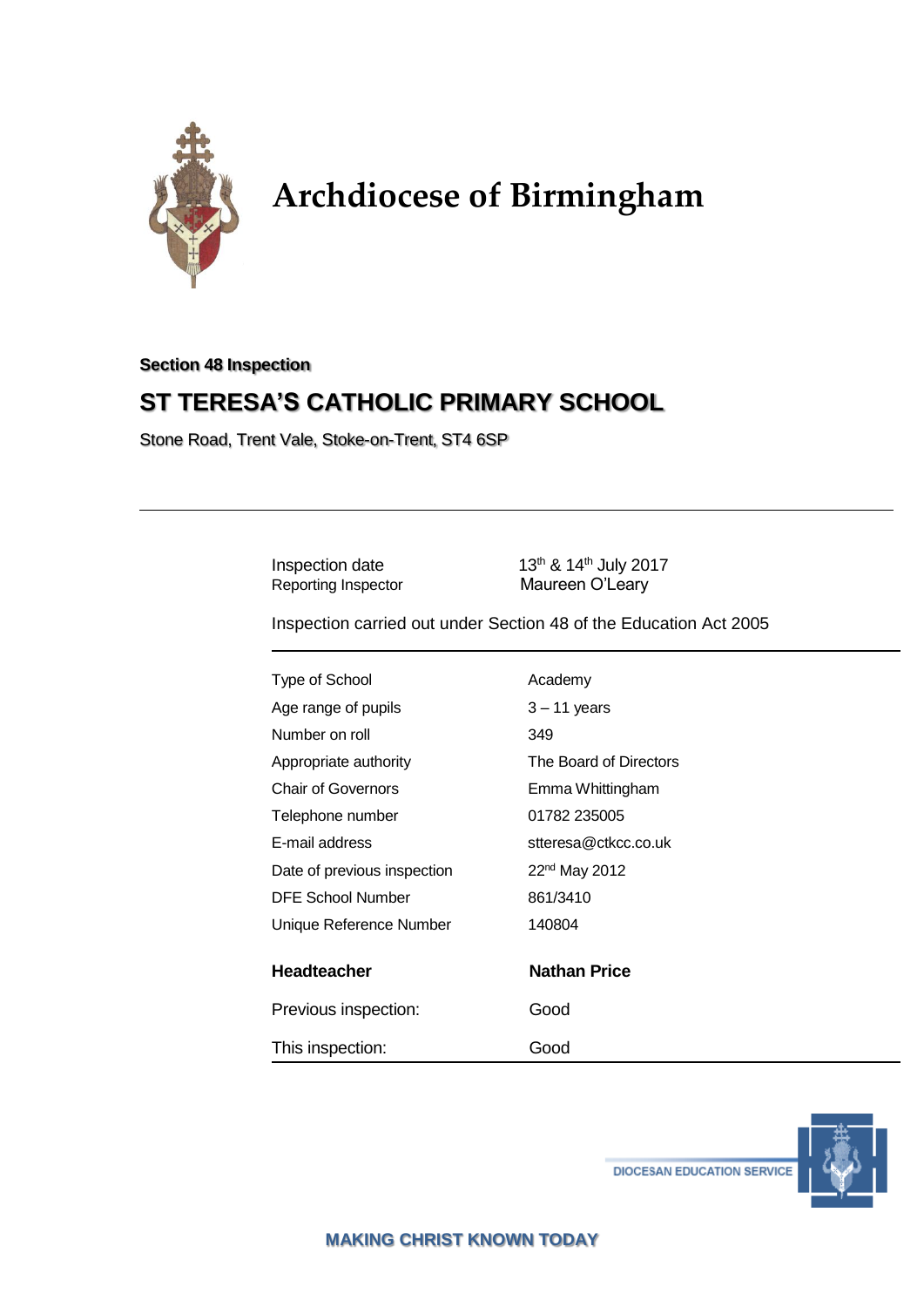# **Evidence**

# **Information about the school**

- St Teresa's Catholic Primary School is a larger than average primary school with a nursery that serves the parish of St Teresa and the areas of Trent Vale, Oakhill, Hanford, Trentham and Newcastle.
- The number of pupils from minority ethnic groups is higher than the national average.
- The percentage of Catholic pupils is currently 90%.
- The number of disadvantaged pupils is below the national average.
- The number of pupils with special educational needs or disabilities (SEND) is broadly in line with the national average.
- Attainment on entry is in line with national expectations.
- The school is part of a multi-academy company (MAC) with St John Fisher Catholic College and three other local Catholic primary schools. Since the last inspection a new headteacher, a deputy headteacher and a RE subject lead have been appointed.

#### **Main Findings**

- St Teresa's Catholic Primary School is a community that succeeds in its mission to bear witness to the teachings of Jesus Christ and to help its pupils grow closer to God.
- The provision and outcomes for pupils in regards to Catholic life, RE and collective worship are all securely good with a number of outstanding features.
- The relationship between the school and St Teresa's church is very strong. The members of both these parts of the parish see themselves firmly as one community.
- The contribution of the Indian Keralan and Filipino families to the Catholic life of the school is resolutely acknowledged and celebrated by the pupils, staff, parents and the parish.
- The leadership of the school's Catholic life and collective worship is good. Senior leaders firmly support the Catholic ethos of the school. To improve further they now need to embark on more rigorous and systematic monitoring and evaluation.
- The Catholic life of the school has a very powerful impact on pupils who proudly proclaim their faith both at school and in the wider community.
- The devout, weekly celebration of the Eucharist centres the school community in a life of prayer.
- Pupils appreciate and value all aspects of collective worship that the school provides. They are growing in confidence to plan and lead collective worship.
- RE in the school is enjoyed by pupils and enables them to meet and often exceed diocesan expectations. The teaching and learning provided by staff enables children to routinely apply their learning in RE to daily life.

# **THE CATHOLIC LIFE OF THE SCHOOL**

#### **Catholic life, collective worship and spiritual, moral and vocational development: provision and outcomes**

• The Catholic life of the school and pupils' spiritual and moral development is outstanding. Pupils' vocational development is good.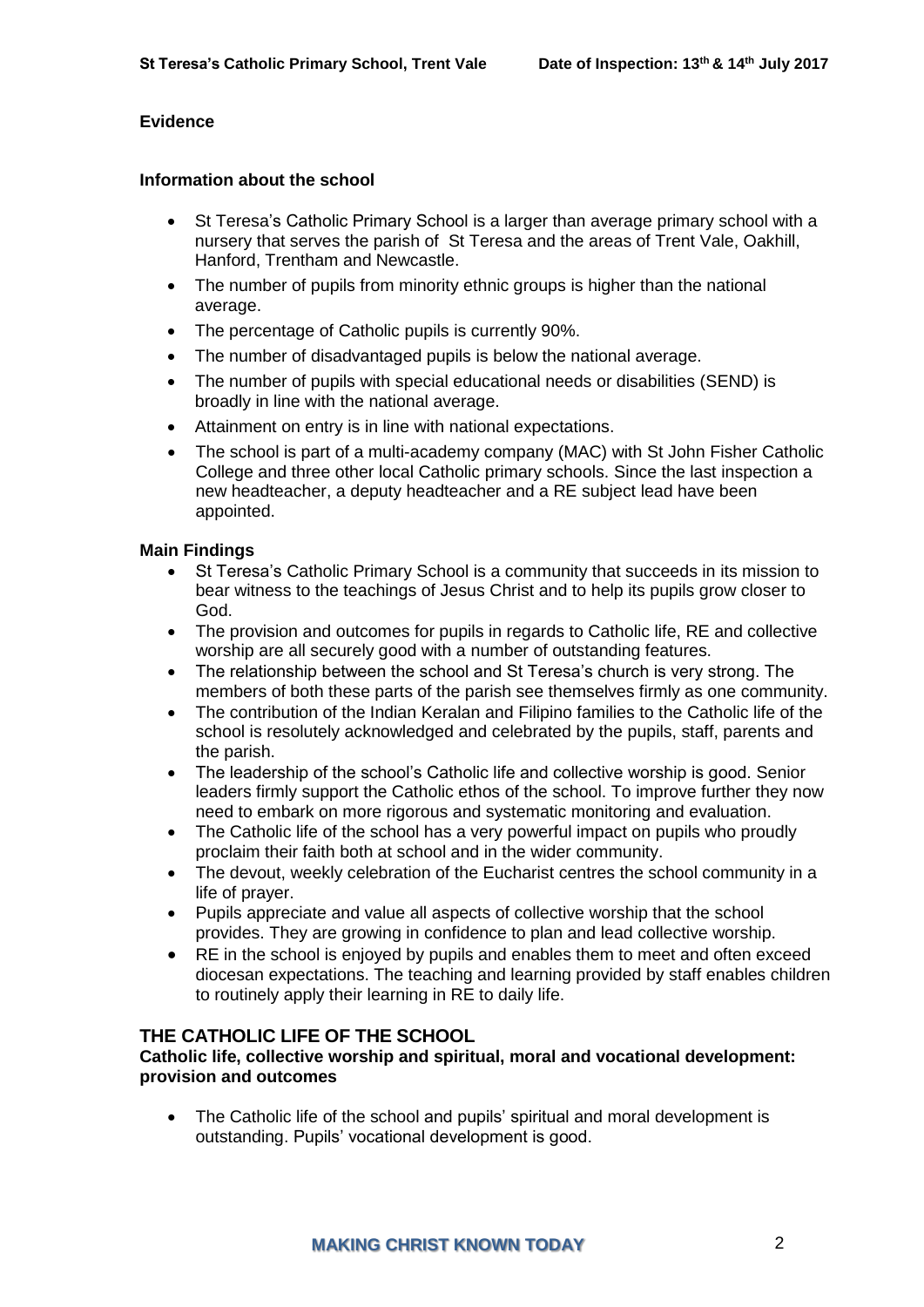- Pupils, staff, parents and governors highly value the Catholic ethos of the school. This was exemplified by the blessing of the school principal, by the parish priest during a whole school Mass, as he began his new leadership role in the school.
- Under the patronage of St Teresa and through their devotion to her, the pupils have a deep understanding of how to live as Christians. They regularly use the life of St Teresa and her *Little Way* to guide and shape their actions. They recognise that each little act done with love brings them into a closer relationship with Jesus.
- The implementation of the Catholic Schools' Pupil Profile has had a significant impact on the views and behaviours of all pupils. The whole school acknowledges and rewards pupils who live out the profile at weekly celebration assemblies. One pupil, reflecting the view of many pupils, expressed how they had worked hard to be intentional and prophetic so that they could tell others about Jesus. End of year awards of medals are highly prized and valued by pupils. As a result, pupils demonstrate strong Catholic Christian virtues and values.
- The adoption of Saint Francis of Assisi, St Cecelia, St John the apostle and St Joan of Arc, as the patrons of the school house teams, has further inspired pupils to live their lives according to Catholic Christian virtues and values.
- Pupils' behaviour is outstanding both within and outside of the classroom. They routinely treat each other and adults with the highest respect.
- St Teresa's school is an active and intrinsic member of a vibrant parish. The school played a major role in planning and supporting the recent parish mission. The school council composed the mission prayer; the hugely successful roadshow (an activity suggested by the school's leadership) of all the varied parish groups was held in the school hall; the school also designed a rosary banner to display in the church.
- The parish priest is a frequent visitor to the school. He not only visits to say Mass each week but often makes additional visits to sacramental classes.
- Members of the parish regularly attend the parish Mass held in the school each Thursday and support pupils with reading in class. Enthusiastic members of the parish Legion of Mary also attend the school each week. They lead three very popular rosary groups which are held at lunchtime.
- Pupils from the school regularly act as altar servers and readers at parish Masses. As a result, both parts of the parish feel included and valued by the other.
- The various ethnic groups within the school integrate extremely well. Pupils value and express strongly their respect for each other. One pupil explained how her Keralan friend's decision to read her bible each night, while on the school trip to France, encouraged all the other girls in that group to follow her example.
- The school has a strong tradition of charitable outreach to support Catholic charities such as CAFOD and Fr Hudson's. A number of charities are also supported as a result of pupil initiative. The school council has developed a link with the Donna Louise Children's Hospice. Year 6 pupils engaged in an enterprise challenge to raise funds for this charity. They produced artwork for a friendship tree at the hospice and some pupils visited the hospice with the principal.
- Following a science topic on water and a discussion with the principal during an assembly, pupils also decide to support Wateraid. The school's adoption of water coolants throughout the school contributes funds to this charity.
- Pupils have a good understanding that they are called to serve others and that God is calling them to a particular vocation. Through attendance at the Deanery Vocation's Mass by a selection of pupils and participating in a competition for the local vocations group, this understanding of vocation is stronger in Key Stage 2. The school now needs to find ways to develop further an understanding of vocation in Key Stage 1.
- Collective worship in the school is good with some outstanding features.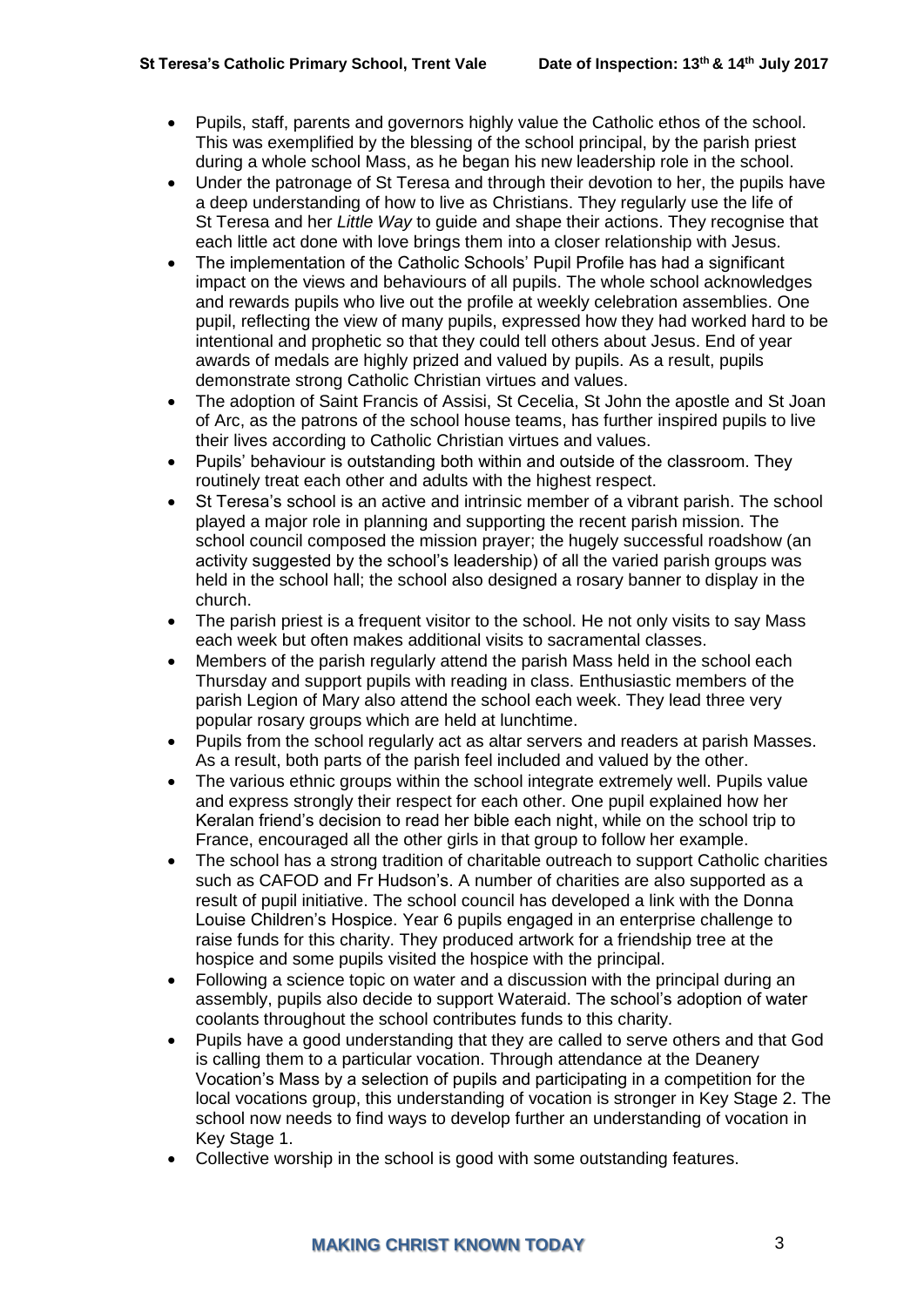- The school sees the celebration of the Mass as a priority. They are strongly supported by the parish priest who commits to saying a parish Mass in school each week.
- Pupils' attendance at Mass is marked by their reverent behaviour and devout prayers. This devotion to the Eucharist was extremely evident during the inspection as pupils returned from receiving Holy Communion. Heads bowed and eyes closed, they spent considerable time in stillness and reflection. Pupils take the fullest possible part in the Mass through their: responses; well-prepared reading of the liturgy of the Word; participation in the offertory; and as musicians and singers. As a result, the Eucharist is firmly at the heart of the community.
- As well as the celebration of Mass, the school also provides a comprehensive variety of regular collective worship for pupils to attend on a weekly basis. This includes a Monday gospel assembly, phase assemblies and a celebration assembly.
- Weekly class liturgies are prayerful and reflective and they are increasingly led by pupils, especially in Key Stage 2. Staff are successfully introducing a number of different prayer styles to pupils which have been demonstrated by the RE subject lead at staff prayer times. Pupils greatly value these experiences. The school has rightly identified the increased preparation and leadership of class liturgies by pupils of all ages as an area of development.
- Pupils take part in regular prayer times throughout the school day, which includes saying the angelus at midday. Pupils have a good knowledge of traditional prayers.
- Throughout the year pupils have the opportunity to participate in: four Holy Week liturgies; a crowning of Mary service; a Harvest Mass; a crib service; as well as the celebration of the feast days of St Teresa and St Thomas (the patron saint of Kerala).
- Pupils are well prepared for the sacraments by the school. The parish priest provides excellent support to the pupils who are preparing to receive the sacraments. He often visits them in their classrooms and always contributes to sacramental meetings for parents. The whole school attends a penitential service in the parish church prior to pupils receiving the Sacrament of Reconciliation for the first time. Sacramental preparation for confirmation includes Catholic pupils who do not attend the school and this is much appreciated by the parish catechist. This results in a spirit of inclusivity about the sacramental life of the school.

# **LEADERSHIP**

# **Leadership of Catholic life and Collective Worship**

- The leadership of the school's Catholic life and collective worship is good.
- Senior leaders firmly support the Catholic ethos of the school and ensure it is given priority.
- The school has undertaken some formal monitoring such as a pupil questionnaire, pupil reflection sheets after phase assemblies and class collective worship observations. The thorough evaluation of this monitoring by the RE subject lead has directly informed improvement planning for the school.
- Senior leaders of the school have ensured that both the MAC development plan and staff performance management targets have a specific Catholic life objective. This has focused the school on strategic improvement in this area.
- The principal and vice principal now need to take a more strategic lead in the monitoring and evaluation of Catholic life and collective worship. A clear schedule needs to be implemented and key objectives (identified from any evaluations) should be part of the whole school development plan, as well as the RE action plan and MAC development plan.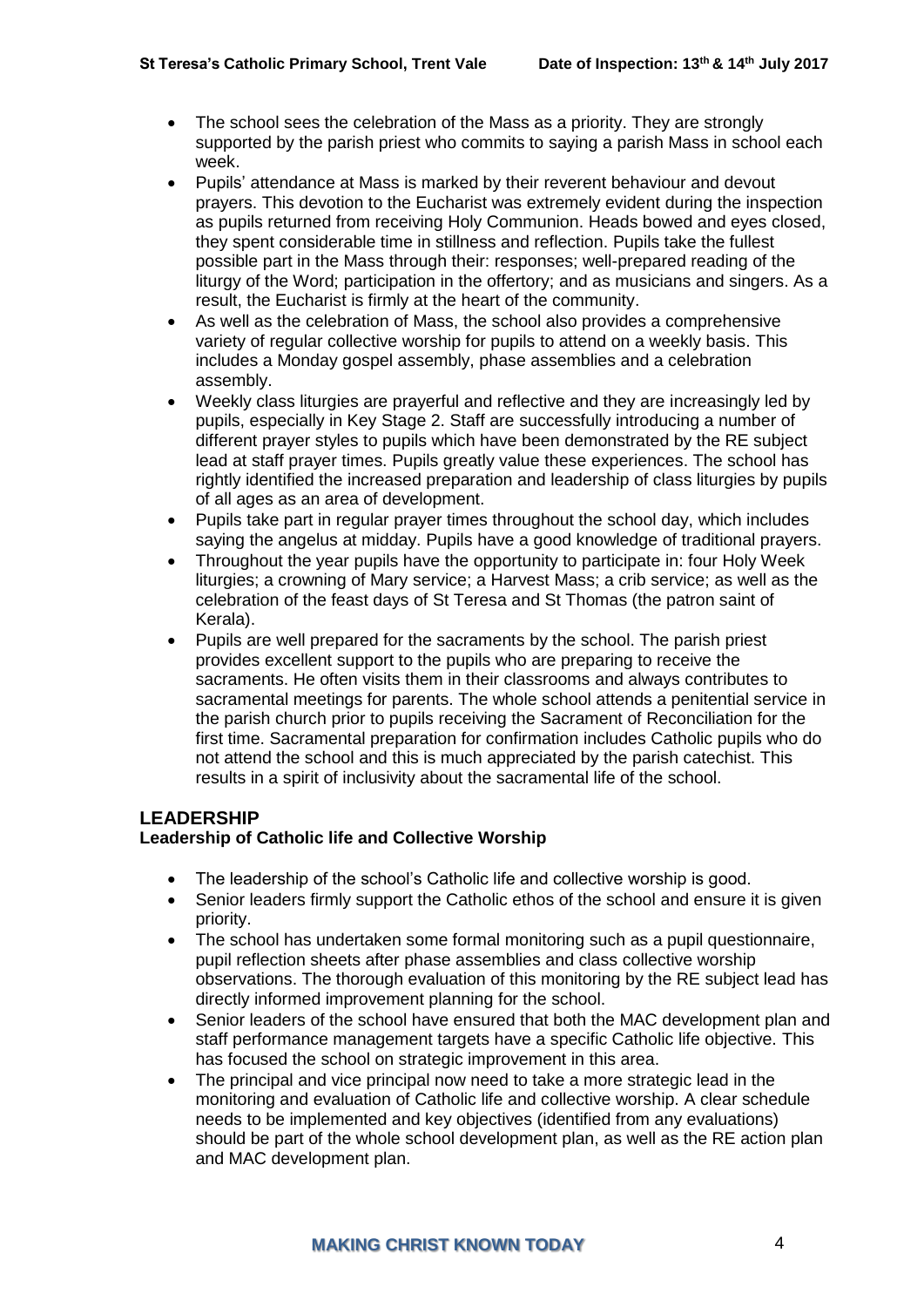- The RE and Catholic life link governor, who is also the parish priest, is routinely in school each week. This active involvement in the life of the school enables him to have an understanding of the school's strengths and areas for development. He has also taken part in formal monitoring with the RE subject lead on matters of Catholic life.
- The governing body are informed about the Catholic life and collective worship of the school through the RE and Catholic life link governor's feedback and the principal's reports. At present the principal's reports focus on provision rather than evaluation. The inclusion of a specific Catholic life objective in the school development plan will enable governors to conduct a more rigorous diagnosis of the school's strengths and areas for development.

# **RELIGIOUS EDUCATION**

# **Leadership, outcomes from and provision for religious education**

- The leadership, outcomes from and provision for religious education are good with some outstanding features.
- The subject of RE is given priority by senior leaders and they have enabled the RE subject lead to effectively carry out her role. This has enabled her to undertake some very good evaluation of a range of monitoring activities. In addition to the review of assessment data, this evaluation has enabled the subject lead to clearly identify the strengths and areas for development in RE.
- Outcomes for pupils in RE are good and the large majority of pupils achieve in line with diocesan expectations. A significant number of pupils exceed diocesan expectations.
- The school has correctly identified that on average boys' attainment in RE is below that of girls.
- Attainment of pupils with English as an additional language (EAL) is below that of other pupils in foundation stage. However, targeted teaching in foundation stage and Key Stage 1, ensures that pupils with EAL make very good progress. Consequently, by Key Stage 2 the majority of pupils with EAL consistently achieve above diocesan expectations.
- Staff plan lessons well and are committed to providing high quality lessons for pupils. They constantly seek and follow advice from the RE subject lead to improve teaching and learning. There is a strong culture of staff working and planning together. This is particularly effective in Key Stage 1, where staff share subject knowledge and pedagogy.
- Pupils are provided with a range of activities that engage them. As a result, the pupils clearly enjoy RE. Through a recent questionnaire pupils have identified that they enjoy using drama as a way to engage with learning in RE. The enthusiastic engagement of pupils in drama was evident during the inspection. The school has subsequently identified the use of drama as a key priority in next year's RE action plan.
- One Year 6 class in particular make good use of religious art to stimulate discussion and deepen pupils' understanding of key biblical events. This could be developed throughout the school.
- Many of the tasks and questions teachers set require pupils to not only learn about religion but to ponder on the meaning of religion. They are constantly challenged to